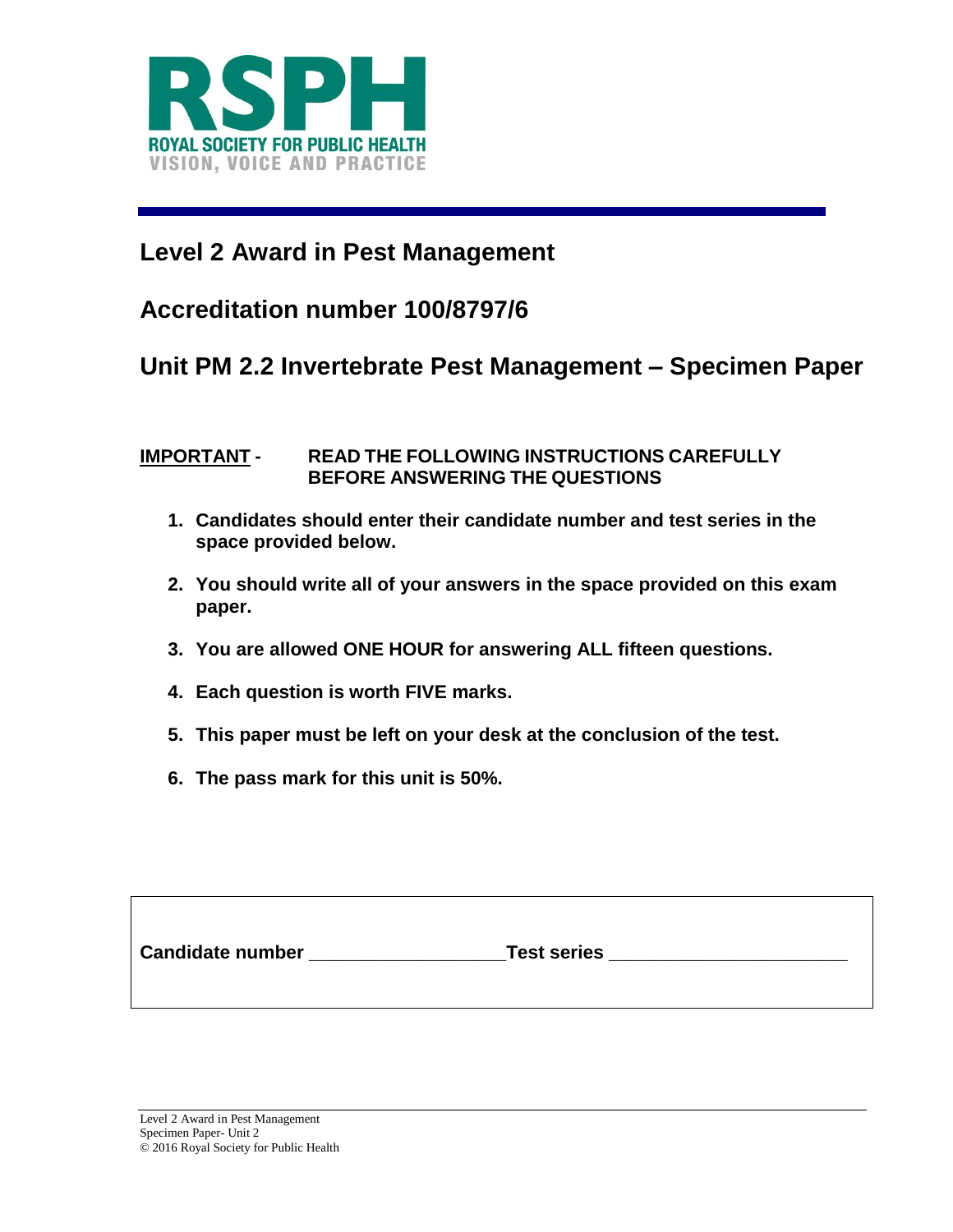|               | Unit PM 2.2 Invertebrate Pest Management                                                                     |         |  |
|---------------|--------------------------------------------------------------------------------------------------------------|---------|--|
| 1.            | A. List the stages of the life cycle of the Fruit fly Drosophilidae family – words or<br>diagram acceptable. | 2 marks |  |
|               |                                                                                                              | 3 marks |  |
|               | B. State TWO common breeding sites of fruit flies.                                                           |         |  |
| <b>Answer</b> |                                                                                                              |         |  |
|               |                                                                                                              |         |  |
|               |                                                                                                              |         |  |
|               |                                                                                                              |         |  |
|               |                                                                                                              |         |  |
|               |                                                                                                              |         |  |
|               |                                                                                                              |         |  |
|               |                                                                                                              |         |  |
|               |                                                                                                              |         |  |
|               |                                                                                                              |         |  |
|               |                                                                                                              |         |  |
|               |                                                                                                              |         |  |

| 2.            | A. State TWO locations where mosquitoes are likely to breed in a domestic<br>environment.                                                        | 2 marks      |
|---------------|--------------------------------------------------------------------------------------------------------------------------------------------------|--------------|
|               | <b>B.</b> Give THREE examples of how individuals in the community can act to 1 mark for<br>reduce the incidence of mosquitoes on their property. | each example |
| <b>Answer</b> |                                                                                                                                                  |              |
|               |                                                                                                                                                  |              |
|               |                                                                                                                                                  |              |
|               |                                                                                                                                                  |              |
|               |                                                                                                                                                  |              |
|               |                                                                                                                                                  |              |
|               |                                                                                                                                                  |              |
|               |                                                                                                                                                  |              |
|               |                                                                                                                                                  |              |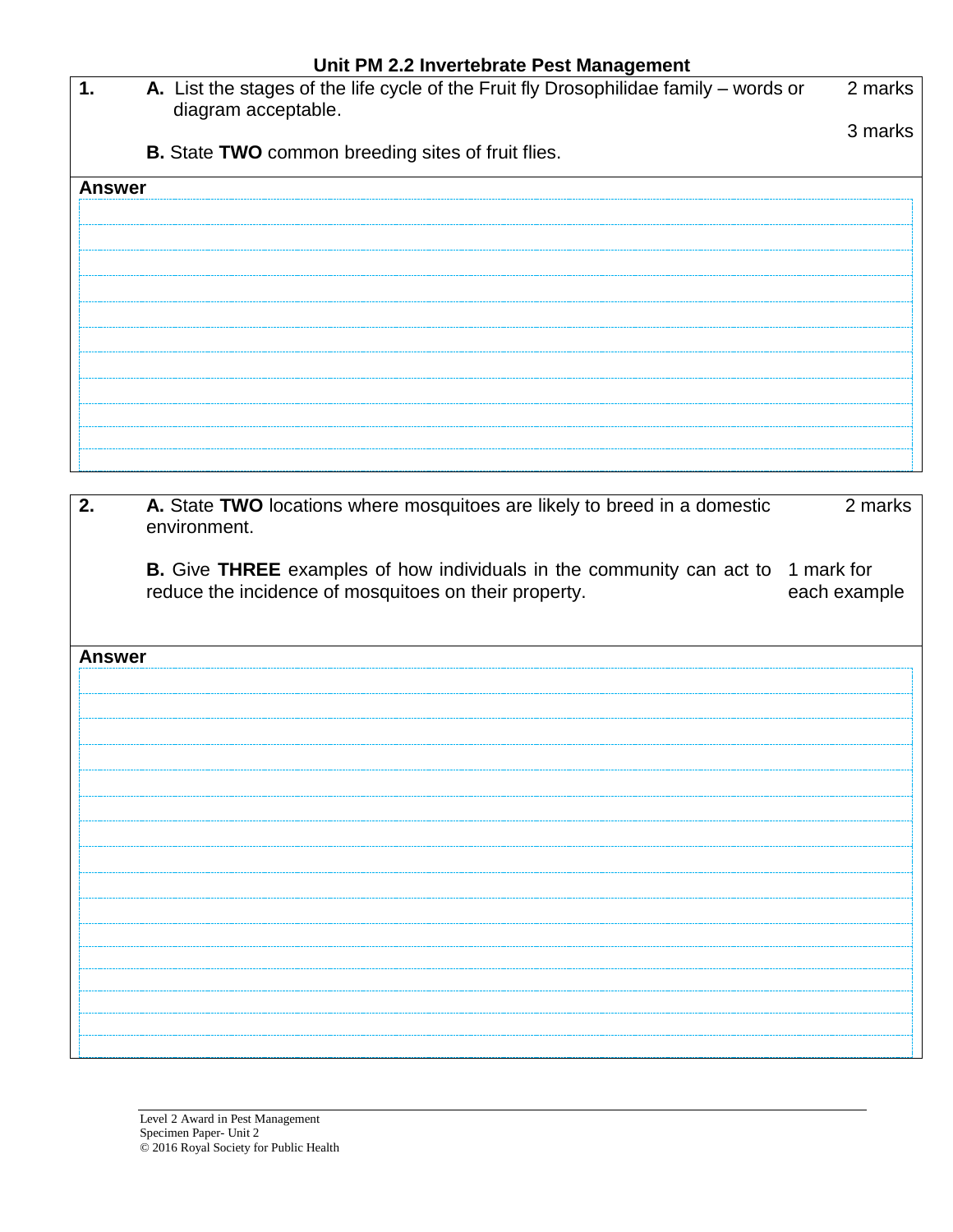| 3.            | A. Which ant (other than the garden ant - Lasius niger) is most likely<br>to infest warm buildings such as hospitals, office blocks, bakeries,<br>etc? | 2 marks |
|---------------|--------------------------------------------------------------------------------------------------------------------------------------------------------|---------|
|               | <b>B.</b> How is this ant able to transmit disease organisms from one part<br>of a building to another?                                                | 3 marks |
| <b>Answer</b> |                                                                                                                                                        |         |
|               |                                                                                                                                                        |         |
|               |                                                                                                                                                        |         |
|               |                                                                                                                                                        |         |
|               |                                                                                                                                                        |         |
|               |                                                                                                                                                        |         |
|               |                                                                                                                                                        |         |
|               |                                                                                                                                                        |         |
|               |                                                                                                                                                        |         |
|               |                                                                                                                                                        |         |
|               |                                                                                                                                                        |         |

| 4.            | A. What would be a likely source of an infestation of red poultry mites in a<br>domestic bedroom? | 3 marks |
|---------------|---------------------------------------------------------------------------------------------------|---------|
|               | B. What might cause red poultry mites to become a problem in domestic<br>situations?              | 2 marks |
| <b>Answer</b> |                                                                                                   |         |
|               |                                                                                                   |         |
|               |                                                                                                   |         |
|               |                                                                                                   |         |
|               |                                                                                                   |         |
|               |                                                                                                   |         |
|               |                                                                                                   |         |
|               |                                                                                                   |         |
|               |                                                                                                   |         |
|               |                                                                                                   |         |
|               |                                                                                                   |         |
|               |                                                                                                   |         |
|               |                                                                                                   |         |
|               |                                                                                                   |         |
|               |                                                                                                   |         |
|               |                                                                                                   |         |
|               |                                                                                                   |         |
|               |                                                                                                   |         |
|               |                                                                                                   |         |
|               |                                                                                                   |         |
|               |                                                                                                   |         |
|               |                                                                                                   |         |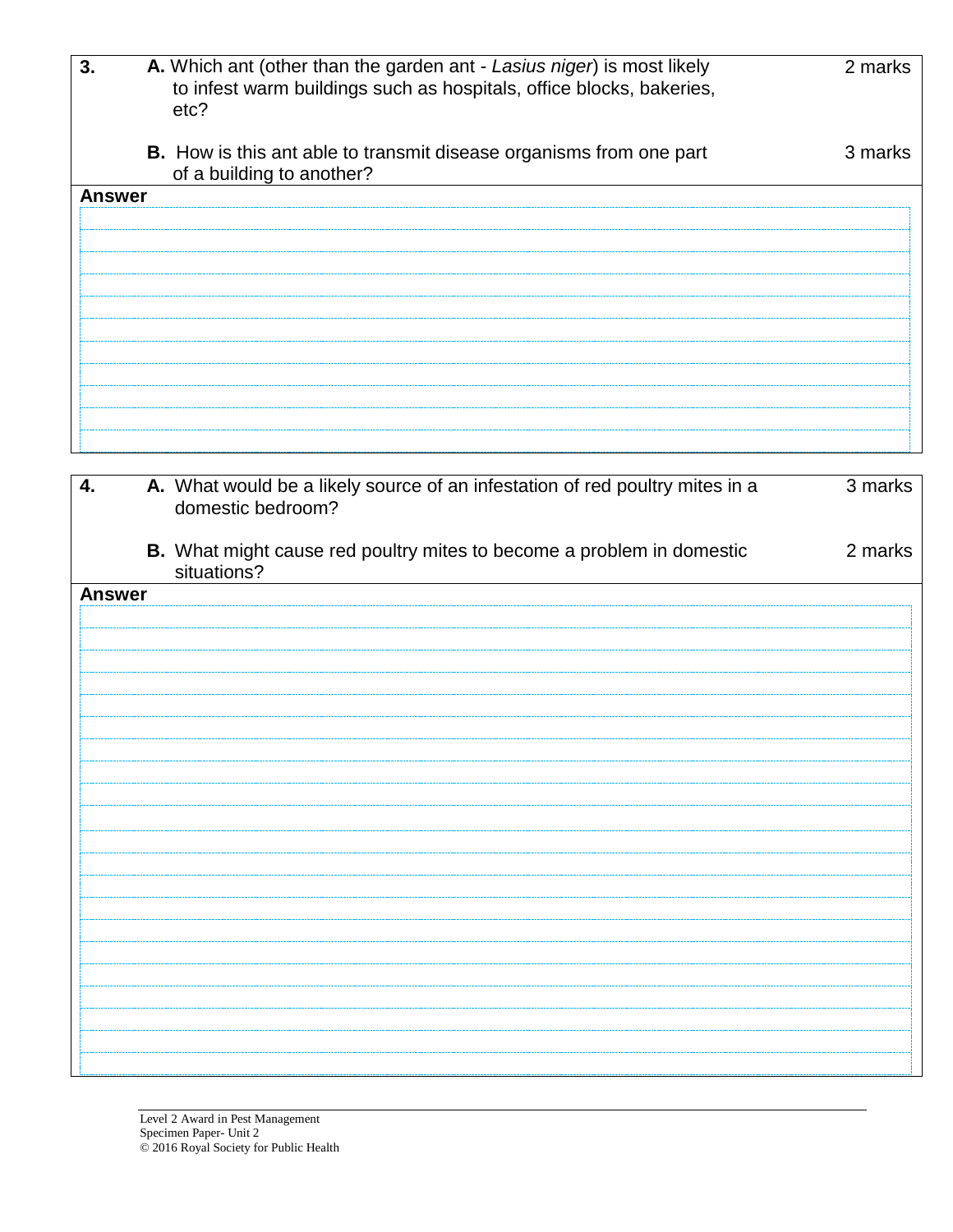| 5.            | A. Name ONE disease which fleas may spread.                                        | 1 mark  |
|---------------|------------------------------------------------------------------------------------|---------|
|               | B. What areas require treating to eradicate fleas in a domestic property?          | 4 marks |
| <b>Answer</b> |                                                                                    |         |
|               |                                                                                    |         |
|               |                                                                                    |         |
|               |                                                                                    |         |
|               |                                                                                    |         |
|               |                                                                                    |         |
|               |                                                                                    |         |
|               |                                                                                    |         |
|               |                                                                                    |         |
|               |                                                                                    |         |
| 6.            | A householder complains to you that she has a severe infestation of biting insects |         |
|               | in her house despite the absence of pet animals. Detailed investigations including |         |
|               | intensive monitoring have failed to confirm the presence of any form of pest       |         |
|               | activity, and there is no visual evidence of bites on the person's skin.           |         |
|               | A. What action should a pest controller take as a result of this?                  | 3 marks |
|               |                                                                                    |         |
|               |                                                                                    |         |
|               | B. What action should a pest controller NOT take?                                  | 2 marks |
| <b>Answer</b> |                                                                                    |         |
|               |                                                                                    |         |
|               |                                                                                    |         |
|               |                                                                                    |         |
|               |                                                                                    |         |
|               |                                                                                    |         |
|               |                                                                                    |         |
|               |                                                                                    |         |
|               |                                                                                    |         |
|               |                                                                                    |         |
|               |                                                                                    |         |
|               |                                                                                    |         |
|               |                                                                                    |         |
|               |                                                                                    |         |
|               |                                                                                    |         |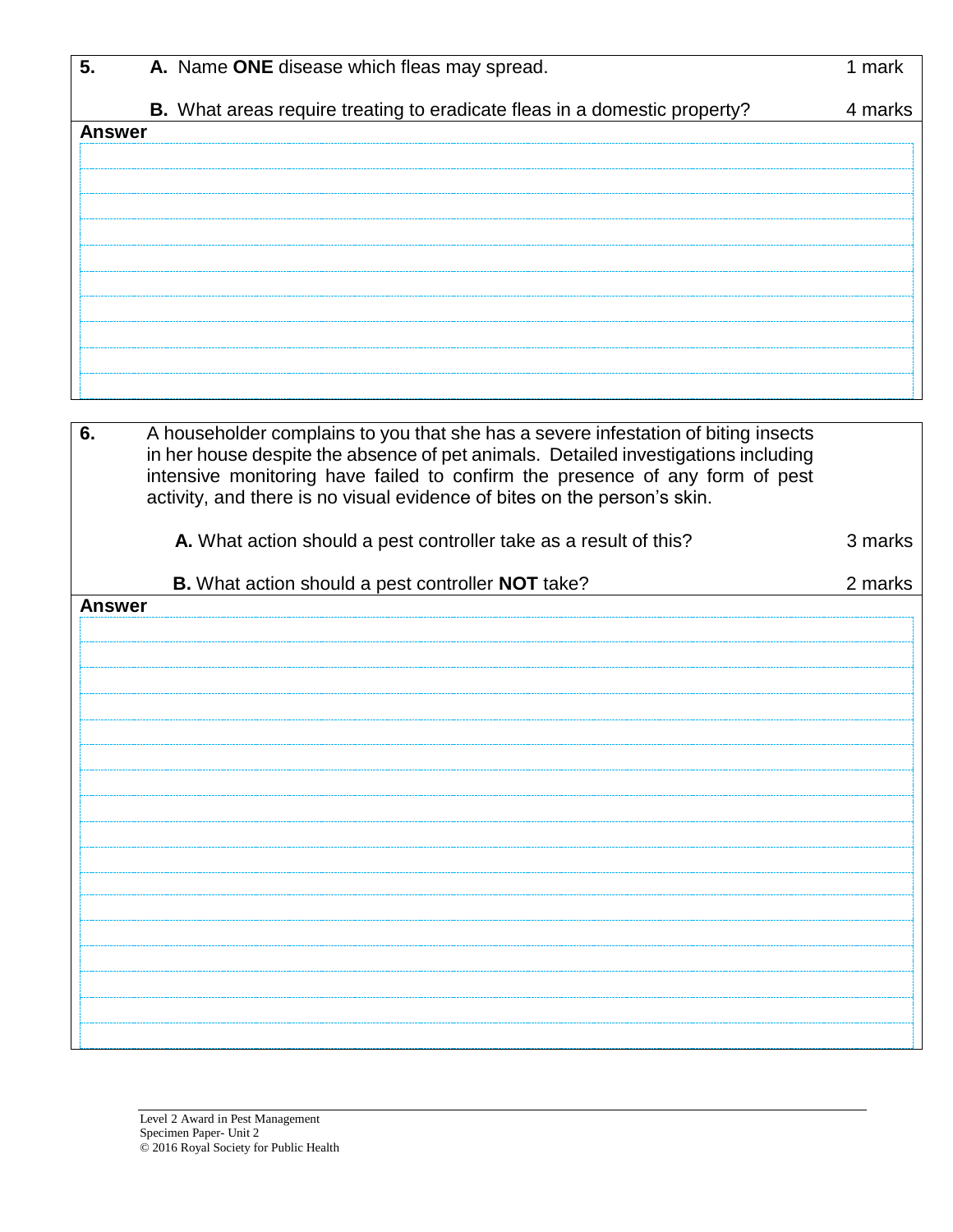| 7.            | A. Name THREE parts of a domestic house in which Cluster flies may<br>hibernate.   | 3 marks |
|---------------|------------------------------------------------------------------------------------|---------|
|               | <b>B.</b> Name ONE other insect which exhibits the same activity as a cluster fly. | 2 marks |
| <b>Answer</b> |                                                                                    |         |
|               |                                                                                    |         |
|               |                                                                                    |         |
|               |                                                                                    |         |
|               |                                                                                    |         |
|               |                                                                                    |         |
|               |                                                                                    |         |
|               |                                                                                    |         |
|               |                                                                                    |         |
|               |                                                                                    |         |
|               |                                                                                    |         |
|               |                                                                                    |         |
|               |                                                                                    |         |
|               |                                                                                    |         |
|               |                                                                                    |         |

| 8.            | How may changing the frequency of rubbish collection from weekly to<br>5 marks<br>monthly affect the development of an infestation of flying insects? |
|---------------|-------------------------------------------------------------------------------------------------------------------------------------------------------|
| <b>Answer</b> |                                                                                                                                                       |
|               |                                                                                                                                                       |
|               |                                                                                                                                                       |
|               |                                                                                                                                                       |
|               |                                                                                                                                                       |
|               |                                                                                                                                                       |
|               |                                                                                                                                                       |
|               |                                                                                                                                                       |
|               |                                                                                                                                                       |
|               |                                                                                                                                                       |
|               |                                                                                                                                                       |
|               |                                                                                                                                                       |
|               |                                                                                                                                                       |
|               |                                                                                                                                                       |
|               |                                                                                                                                                       |
|               |                                                                                                                                                       |
|               |                                                                                                                                                       |
|               |                                                                                                                                                       |
|               |                                                                                                                                                       |
|               |                                                                                                                                                       |
|               |                                                                                                                                                       |
|               |                                                                                                                                                       |
|               |                                                                                                                                                       |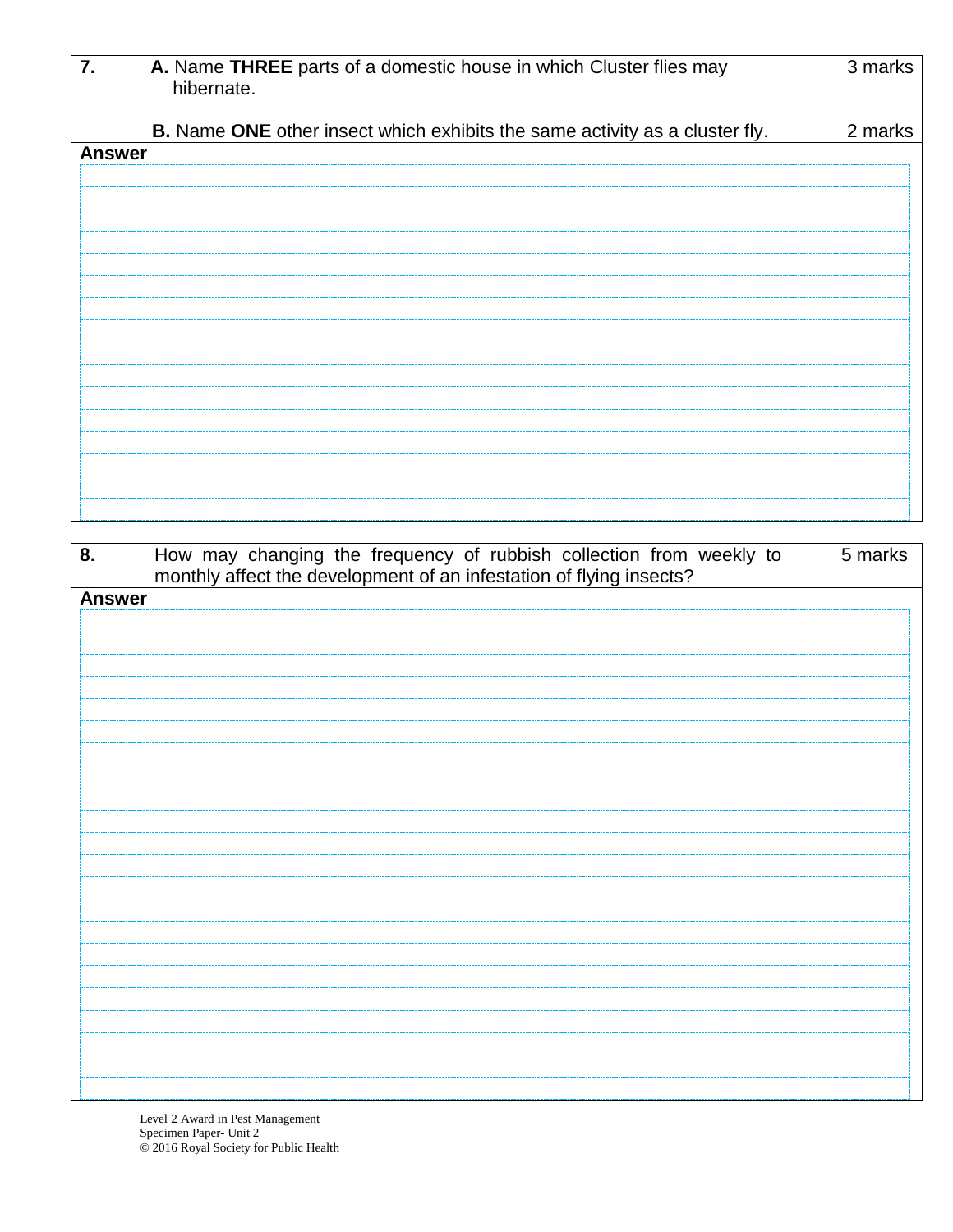| 9.            | A. A resident reports that a swarm of honeybees has just appeared on a<br>bush in their garden. State THREE options for dealing with this.                                    | 1 mark each |
|---------------|-------------------------------------------------------------------------------------------------------------------------------------------------------------------------------|-------------|
|               | <b>B.</b> A honeybees' nest in a cavity wall of a house has been carefully treated<br>with insecticide. List TWO problems that may occur if no further measures<br>are taken: | 2 marks     |
| <b>Answer</b> |                                                                                                                                                                               |             |
|               |                                                                                                                                                                               |             |
|               |                                                                                                                                                                               |             |
|               |                                                                                                                                                                               |             |
|               |                                                                                                                                                                               |             |
|               |                                                                                                                                                                               |             |
|               |                                                                                                                                                                               |             |
|               |                                                                                                                                                                               |             |
|               |                                                                                                                                                                               |             |
|               |                                                                                                                                                                               |             |
|               |                                                                                                                                                                               |             |
|               |                                                                                                                                                                               |             |

| 10.           | A treatment for bedbugs using a synthetic pyrethroid insecticide proves<br>ineffective. Apart from diatomaceous earth, list TWO other alternative<br>treatments which could be used. | 5 marks |
|---------------|--------------------------------------------------------------------------------------------------------------------------------------------------------------------------------------|---------|
| <b>Answer</b> |                                                                                                                                                                                      |         |
|               |                                                                                                                                                                                      |         |
|               |                                                                                                                                                                                      |         |
|               |                                                                                                                                                                                      |         |
|               |                                                                                                                                                                                      |         |
|               |                                                                                                                                                                                      |         |
|               |                                                                                                                                                                                      |         |
|               |                                                                                                                                                                                      |         |
|               |                                                                                                                                                                                      |         |
|               |                                                                                                                                                                                      |         |
|               |                                                                                                                                                                                      |         |
|               |                                                                                                                                                                                      |         |
|               |                                                                                                                                                                                      |         |
|               |                                                                                                                                                                                      |         |
|               |                                                                                                                                                                                      |         |
|               |                                                                                                                                                                                      |         |
|               |                                                                                                                                                                                      |         |
|               |                                                                                                                                                                                      |         |
|               |                                                                                                                                                                                      |         |
|               |                                                                                                                                                                                      |         |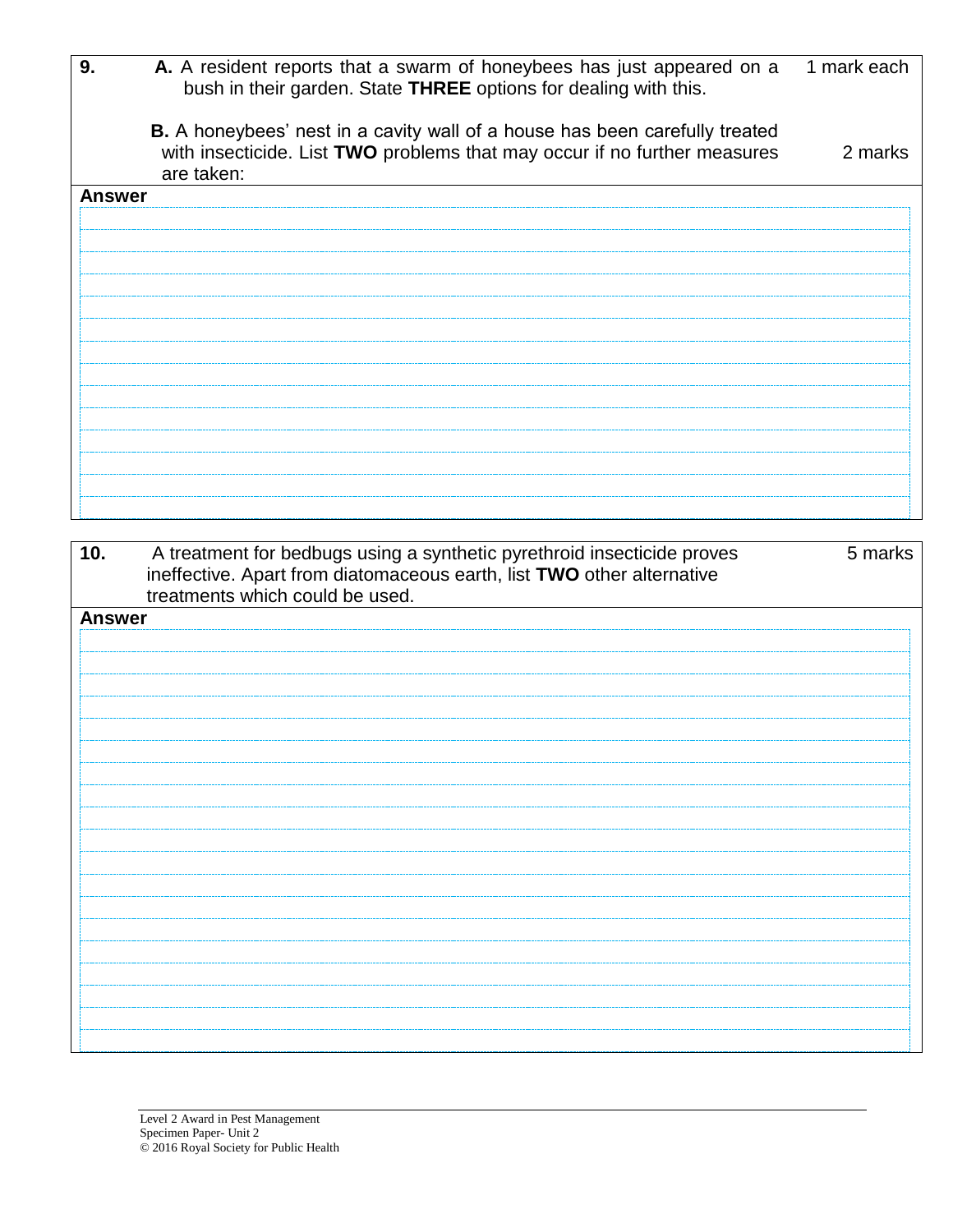| 11.           | State TWO factors which should be considered when siting an electronic<br>fly killer. | 5 marks |
|---------------|---------------------------------------------------------------------------------------|---------|
| <b>Answer</b> |                                                                                       |         |
|               |                                                                                       |         |
|               |                                                                                       |         |
|               |                                                                                       |         |
|               |                                                                                       |         |
|               |                                                                                       |         |
|               |                                                                                       |         |
|               |                                                                                       |         |
|               |                                                                                       |         |
|               |                                                                                       |         |
|               |                                                                                       |         |
|               |                                                                                       |         |

| 12.           | Why is it not good practice to lay traps for cockroaches immediately following a spray treatment? | 5 marks |
|---------------|---------------------------------------------------------------------------------------------------|---------|
|               |                                                                                                   |         |
|               |                                                                                                   |         |
|               |                                                                                                   |         |
| <b>Answer</b> |                                                                                                   |         |
|               |                                                                                                   |         |
|               |                                                                                                   |         |
|               |                                                                                                   |         |
|               |                                                                                                   |         |
|               |                                                                                                   |         |
|               |                                                                                                   |         |
|               |                                                                                                   |         |
|               |                                                                                                   |         |
|               |                                                                                                   |         |
|               |                                                                                                   |         |
|               |                                                                                                   |         |
|               |                                                                                                   |         |
|               |                                                                                                   |         |
|               |                                                                                                   |         |
|               |                                                                                                   |         |
|               |                                                                                                   |         |
|               |                                                                                                   |         |
|               |                                                                                                   |         |
|               |                                                                                                   |         |
|               |                                                                                                   |         |
|               |                                                                                                   |         |
|               |                                                                                                   |         |
|               |                                                                                                   |         |
|               |                                                                                                   |         |
|               |                                                                                                   |         |
|               |                                                                                                   |         |
|               |                                                                                                   |         |
|               |                                                                                                   |         |
|               |                                                                                                   |         |
|               |                                                                                                   |         |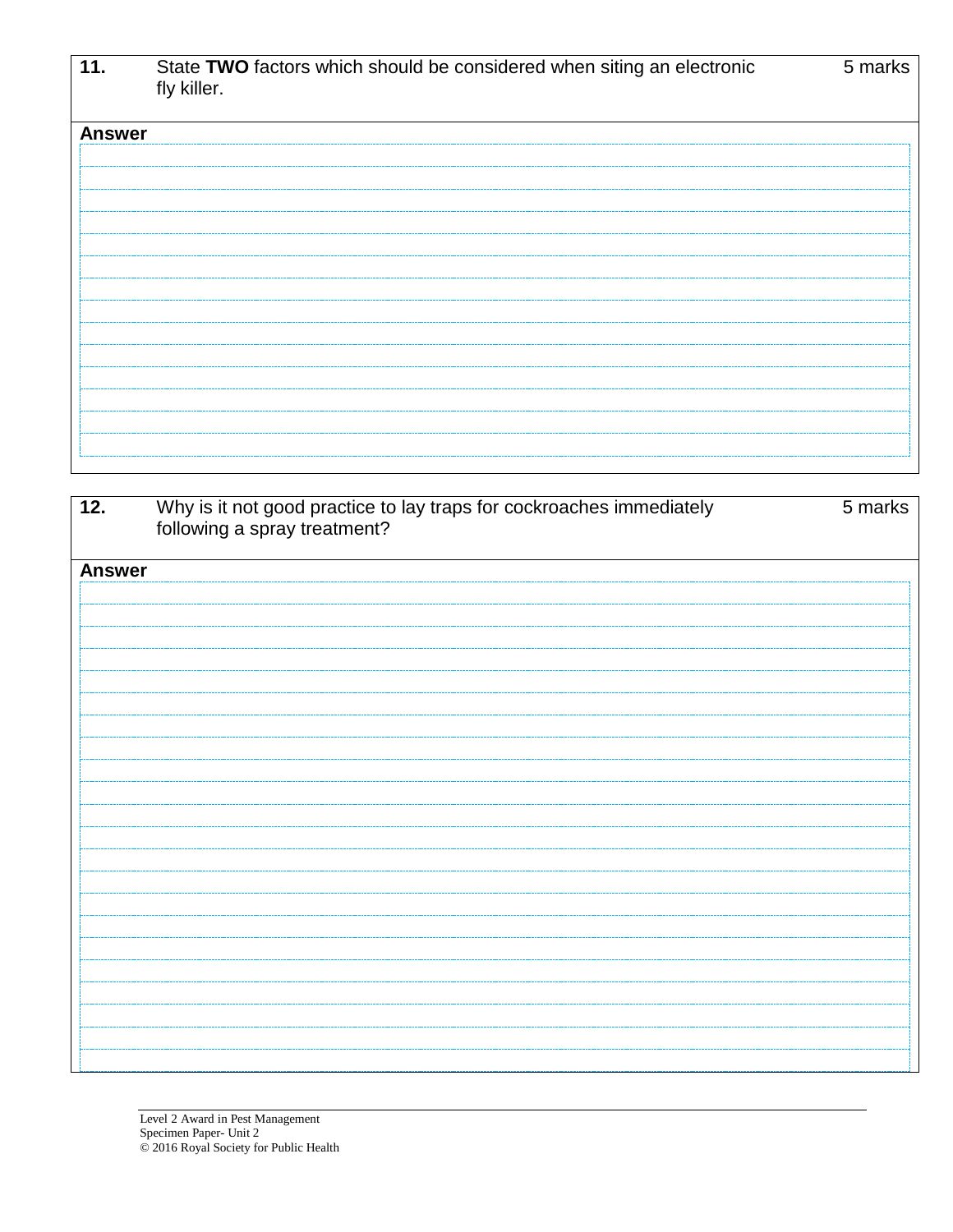| 13.           | Why should an emulsion insecticidal formulation not be used on an<br>absorbent surface? | 5 marks |
|---------------|-----------------------------------------------------------------------------------------|---------|
| <b>Answer</b> |                                                                                         |         |
|               |                                                                                         |         |
|               |                                                                                         |         |
|               |                                                                                         |         |
|               |                                                                                         |         |
|               |                                                                                         |         |
|               |                                                                                         |         |
|               |                                                                                         |         |
|               |                                                                                         |         |
|               |                                                                                         |         |
|               |                                                                                         |         |
|               |                                                                                         |         |
|               |                                                                                         |         |
|               |                                                                                         |         |
|               |                                                                                         |         |
|               |                                                                                         |         |
|               |                                                                                         |         |
|               |                                                                                         |         |

| 14.           | Explain the term "domino reaction" [or "cascade effect"] when referring<br>to particular insecticide treatments. | 5 marks |
|---------------|------------------------------------------------------------------------------------------------------------------|---------|
| <b>Answer</b> |                                                                                                                  |         |
|               |                                                                                                                  |         |
|               |                                                                                                                  |         |
|               |                                                                                                                  |         |
|               |                                                                                                                  |         |
|               |                                                                                                                  |         |
|               |                                                                                                                  |         |
|               |                                                                                                                  |         |
|               |                                                                                                                  |         |
|               |                                                                                                                  |         |
|               |                                                                                                                  |         |
|               |                                                                                                                  |         |
|               |                                                                                                                  |         |
|               |                                                                                                                  |         |